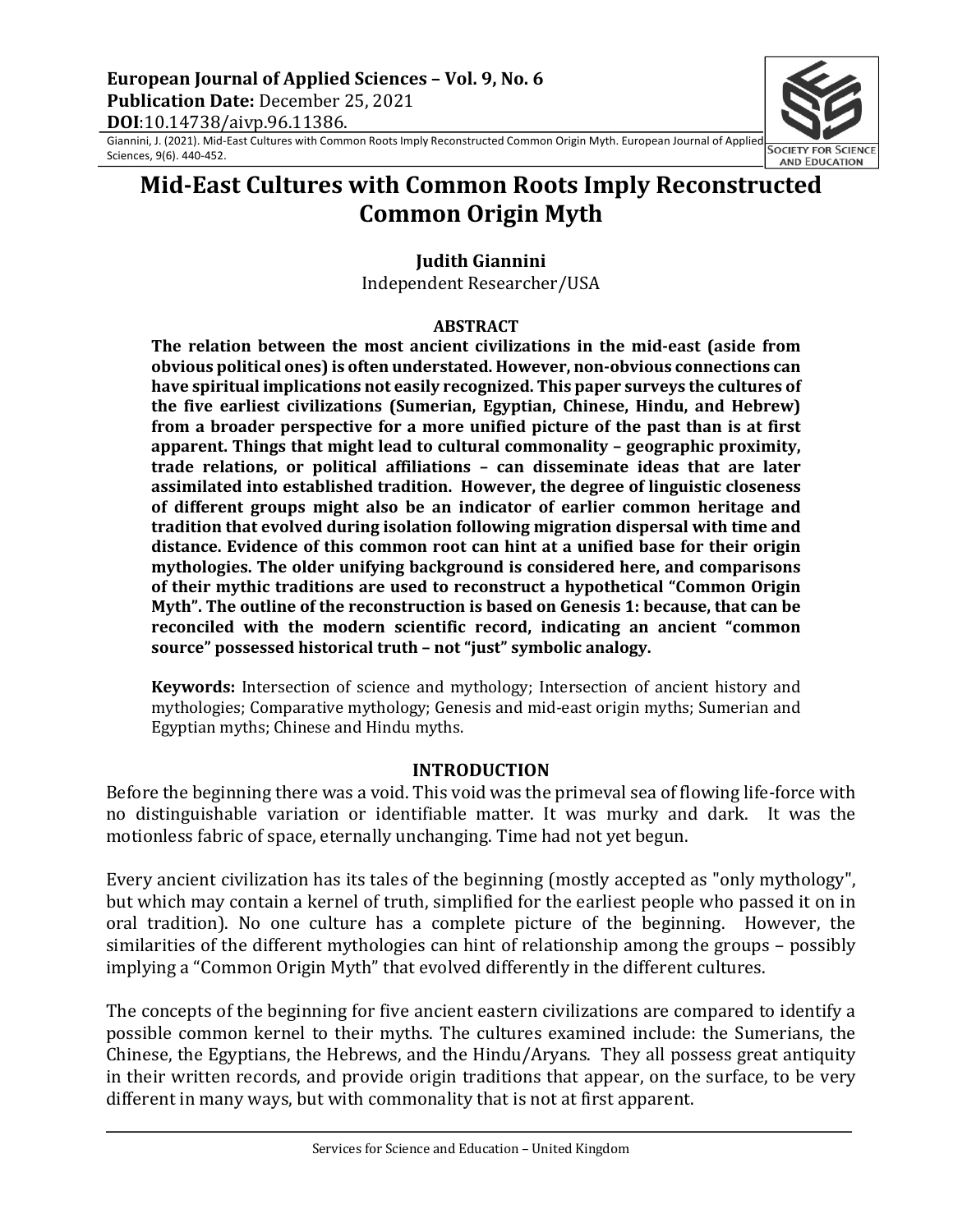Common ethnic background or language can easily be seen to imply a commonality in the most basic beliefs in otherwise separated groups. Geographic proximity, or political affiliations also can disseminate ideas, but it can be difficult to separate the earliest tribal heritage from the contact contamination. Identifying a common past can give a basis for a possible "Common Origin Myth" reconstruction whose existence can be supported by the validation of one of the evolved versions (in this case, the Hebrew version). This paper considers first, the linguistic and political relations of the groups to indicate the degree of commonality in their past. Then it compares the origin myths of the groups and reconstructs a possible "Common Origin Myth".

# **LINGUISTIC ROOTS AND POLITICAL RELATIONS**

It is generally held that as people dispersed in the distant past, they took with them their common language and oral traditions, both of which evolved away from the earliest common forms (though not necessarily rapidly or uniformly). Evidence of this common root is seen in the degree of linguistic closeness of peoples.

The linguistic tree structure reflects the belief in a common single parent language in the most primitive times (Fig. 1). The origin of language is not known, however, it shows some signs of having a common source. This highest level parent language [1] from which the ancient mideast languages evolved is often referred to as Proto-Eurasian.



FIG. 1. The language tree is constructed by comparing words and grammar of the languages. The languages of interest are in bold with the divergence from the "original" parent language indicated by the red path. English is included for reference. 1) Ruhlen [1], 2) Cavalli-Sforza [2], **and 3) Renfrew [3]**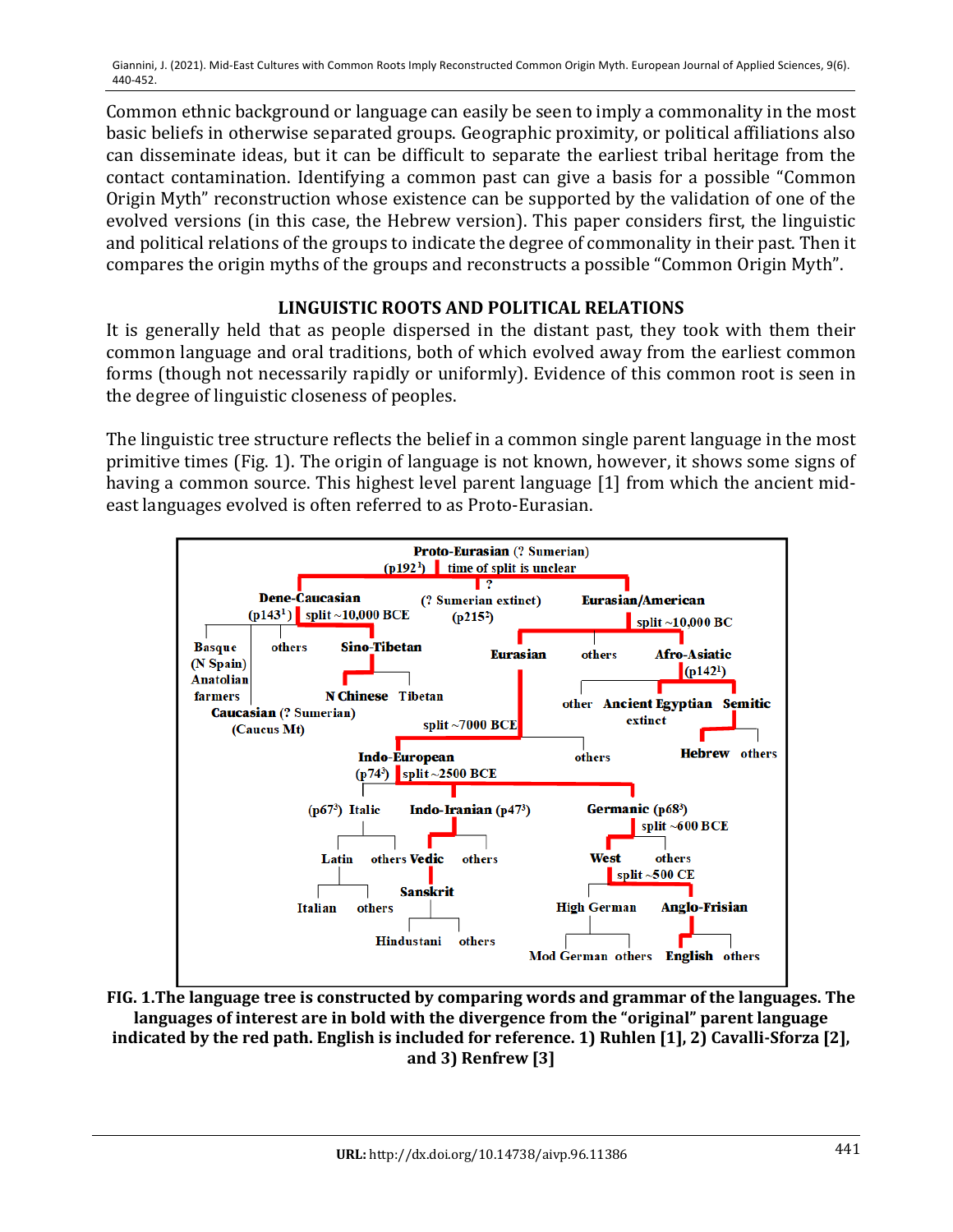The oldest of the mid-east cultures is recognized as the Sumerians. The origin of their language is unknown. Some identify it with Proto-Eurasian (Fig. 1), others with Caucasian, a language found in the Caucasus Mountains, between the Black and Caspian Seas around modern Turkey. Still others consider the possibility that it is one of the first-derivative sister languages from Proto-Eurasian [2].

The north Chinese language belongs to the Sino-Tibetan family [1]. It evolved from Dene-Caucasian, one of the two first-generation offspring from the original Proto-Eurasian parent language (the time of the split is unknown), and a separately evolved sister-language to Caucasian. Ancient Egyptian belongs to the Afro-Asiatic family spoken in northern Africa, though it is currently extinct. Ancient Hebrew belongs to the Semitic family [1]. It is a close relative to ancient Egyptian, but the time of the split between the two is unknown. Vedic is a later evolution from the Eurasian family (a sister to Afro-Asiatic that produced Hebrew and Egyptian). Both Eurasian and Afro-Asiatic evolved from parallel branches of a higher parent Eurasian/American [3], splitting from each other  $\sim 10,000$  BCE. Vedic, the youngest of the languages, only appeared  $\sim$ 2,500 BCE.

### **The Sumerians**

The Sumerians were a mixture of Semitic and non-Semitic peoples [4-6]. They populated the mid-east in urban settings between the Tigris and Euphrates Rivers from  $\sim$ 4500-1750 BCE to as early as  $\sim$ 7500 BCE in early pre-urban settlements [7].

They possessed the earliest advanced civilizations in the broader region, and had the earliest writing. Their cuneiform writing is recorded on stone tablets dating before  $\sim$ 5300 BCE, detailing financial dealings, recording oral traditions, and documenting lists of kings. The most famous of the lists, "The Kish Chronicle", begins with the god/kings (with fantastic reignlengths), followed by kings of normal reign-lengths [8] (p. 481-485).

There is evidence that the Sumerians expanded their reign over a massive empire that extended from Egypt to India, northward into Europe, and eastward into China. DeLacouperie [9] noted that Chinese historical documents indicate Sargon I led an invasion from the West into China, bringing the Sumerian culture and writing to the people.

Based on comparisons of the language phonology (pronunciation of sounds), monument inscriptions, myth and king's lists, Waddell [8] hypothesized that the ancient Egyptians and Hindu (Aryans), shared a common royal king-line with the Sumerians (and at least some of the early traditions). He noted the years from Sumerian King Unzi to their recorded flood was 1656 years - the same as for Adam to the biblical Flood. This led him to assume that Adam and King Unzi were the same person, and both floods were the same event, likely connecting Hebrew and Sumerian traditions.

Kramer [5] described the discovery of the language of strange unknown characters that came to be known as Sumerian. The uncertainty in the meanings of words, and the fragmented tablets (some missing from an obvious sequence) leave uncertainty in the meaning of the myths. Hooke [10] noted that any possible connection of the Sumerian stories with other stories in the region based on similar phraseology and concepts is speculative. But the likely contribution to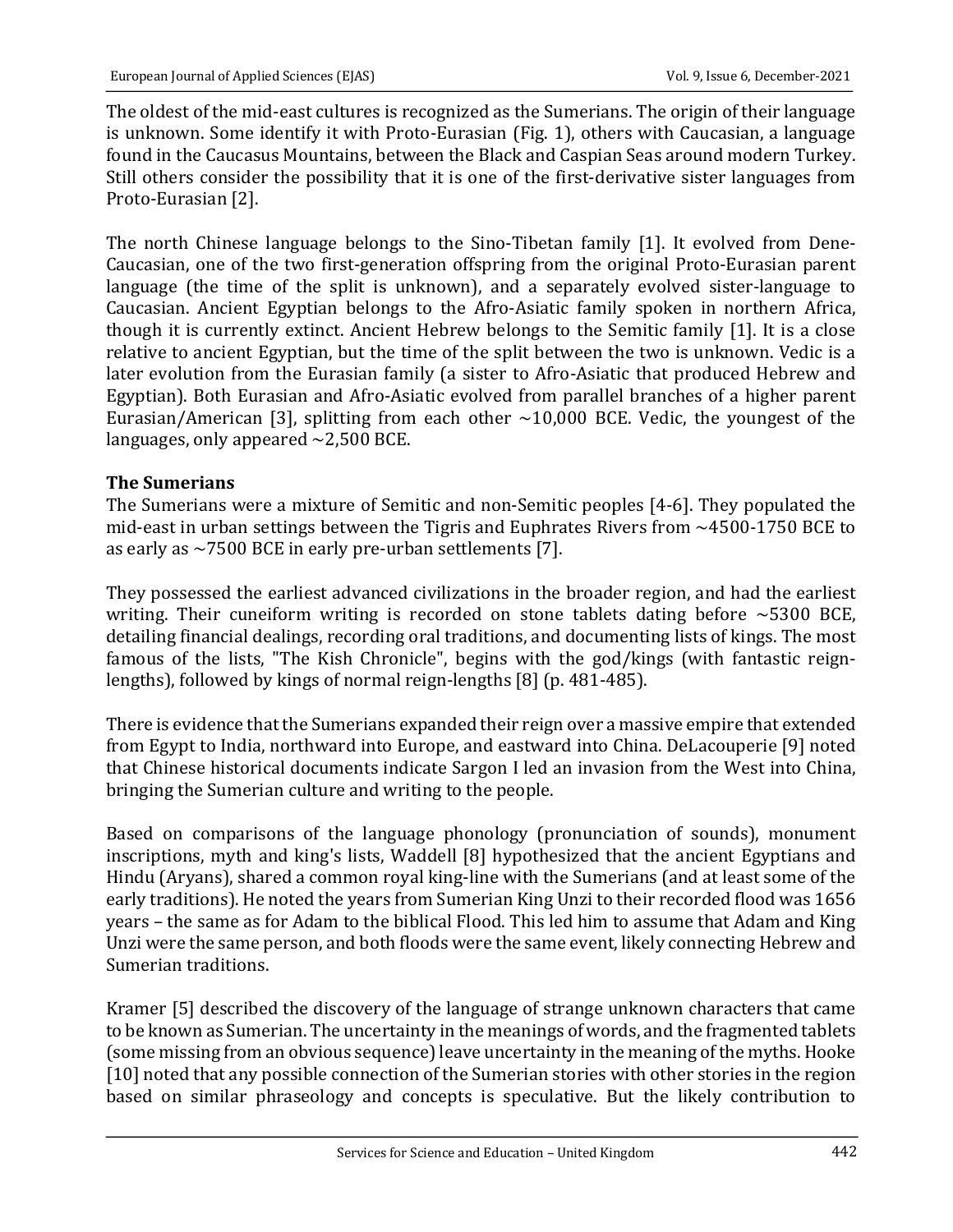tradition in the mid-east by the Sumerians, given the far-reaching extent of the empire that carried writing and civilization with it, cannot be totally dismissed.

A unified record of a creation myth has not been unearthed, though fragmented hints of the story do exist [11]. These tablets date to about 2000 BCE, but they are believed to be based on oral tradition much older. Later writings from the first millennium BCE, in Akkadian, contain the Epics of Creation and Gilgamesh that show signs of clearly being borrowed from the earlier Sumerian literature, and several versions of the same story are used to complement one another and fill in a unified creation myth  $[12]$ . A unique aspect of the Sumerian creation cosmogony is its reference to the evolutionary development of the earliest state of man as a species - describing his early life before the domestication of animals and farming.

# **The Egyptians**

The Egyptians  $[4, 6, 7]$  were non-Semites that populated the Nile River Valley as a single kingdom from  $\sim$ 3100 BCE. Before that there were two independent kingdoms (the Upper and the Lower) back to about the fourth or fifth millennium BCE, and pre-urban settlements as early as  $\sim$ 7500 BCE [2]. The first pharaoh of the United Kingdom of Egypt is identified by tradition as Menes [13], but his identity is uncertain. Modern reconstruction indicates Menes was most likely Narmer or Hor-Aha, though King Scorpion, who predates them, is another possibility [14].

The ancient Egyptian hieroglyphic writing is generally assumed to have been introduced by the Sumerians  $\sim$ 3100 BCE – though it represents an evolution from the original characters. Their writings of the creation are found on papyrus rolls that are dated to the  $26<sup>th</sup>$  Dynasty (~650) BCE) with oral tradition going back much earlier. A unique aspect of the Egyptian creation account is its description of what appears to be a catastrophic comet impact event.

### **The Hebrews**

The Hebrews  $[4, 6]$  were pastoral nomadic Semites who populated the desert areas around Sumer. They were, at some point, integrated into the Sumerian population. Their writings are included in ancient historical and religious texts, one of which is the Old Testament of the Bible that is dated to  $\sim$ 1240 BCE but whose oral tradition goes back to  $\sim$ 4000 BCE based on the biblical genealogies. It describes the historical events and traditions of the Hebrew people, though there is little of the earliest history that can be verified by other sources currently. The unique aspect of the Hebrew creation account is its time table for the flow of creation events from the beginning – a time table that can be calibrated to the scientific record.

According to the accounts, the patriarch Abra(ha)m, with his tribe, left his home (the Sumerian city of Ur)  $\sim$ 2000 BCE and traveled up the Euphrates River to Canaan which was already populated with an agricultural-based society. Later, his grandson Jacob with his tribe emigrated to Egypt. Over time, the Hebrews were forced into slavery and finally were led out of Egypt (the Exodus) by Moses, traditionally around the  $13<sup>th</sup>$  century BCE – though there is some controversy regarding that date [15]. It was during this time that, by tradition, Moses wrote the first five books of the Bible, but further books were added by other authors as late as  $\sim$  300 BCE. The later books date to the time of the Monarchs ( $\sim$ 1000 BCE), but much editing was done during the Babylonian Exile  $({\sim}600{\text -}530$  BCE) [10].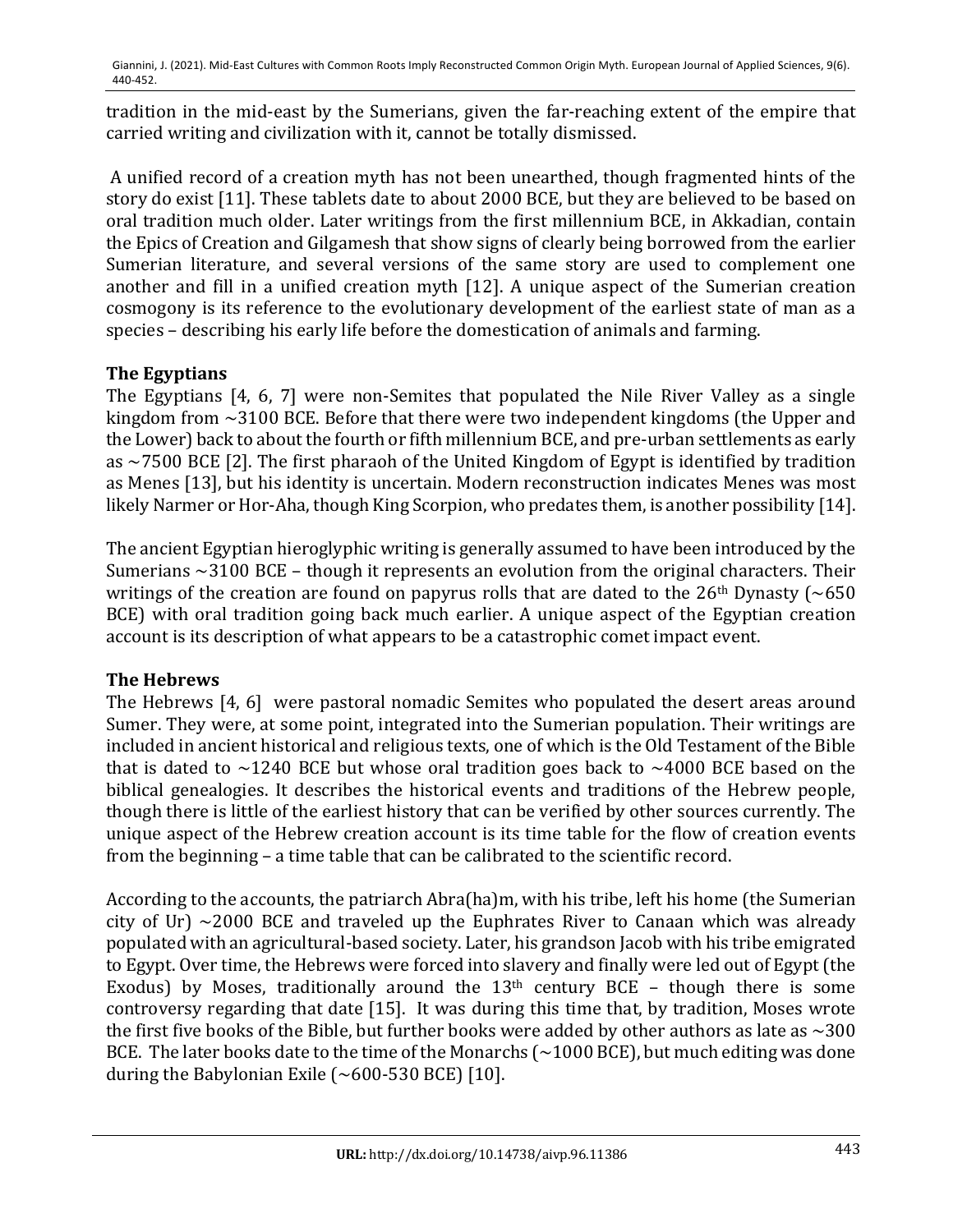### **The Hindus**

The Hindus [2, 6] (referred to as the Indus civilization) populated the Indus River Valley in the northern Punjab region traditionally from  $\sim$ 2500-1750 BCE. However, recent discoveries [8, 16] indicate dates as early as  $\sim$ 3700 BCE with a pre-Indus population in the region – possibly as early as  $\sim$  7000 BCE.

Several of the cities appeared fully formed (not built on top of older more primitive settlements)  $\sim$ 2600 BCE, about 600 years after the first Mesopotamian cities emerged. Harappa and Mohenjo Daro are among the oldest. At their peak  $\sim$  2000 BCE), they were well planned cities with brick homes and gridded streets, comparable in size to modern Memphis in Egypt. The sophisticated water and sewer system (including indoor toilets) were not seen elsewhere in the ancient world until Rome, 1000 years later.

Traditionally, it is believed that the Indus collapse  $\left(\sim 1700\textrm{-}1500\textrm{ BCE}\right)$  was the result of the Aryan invaders from the north who introduced the Vedic tradition with its caste system. This late date, however, appears to be inconsistent with the accepted Vedic period dates  $\sim$  2500-1750 BCE). Further, there appears to be no evidence of the invasion at the time of the collapse. There is, however, evidence that the collapse may have been precipitated by major climate disasters. 

Waddell [8] made the case that the Sumerian empire expansion under Sargon I and his predecessors brought a new level of civilization (and writing) to the area, and the timing of this empire expansion is consistent with the introduction of the Vedic period. The Hindu writings are found in several sacred books – the oldest of which is the Rig Veda  $[17]$  written in Sanskrit  $\sim$ 1300 BCE but based on oral tradition much older. Sanskrit is a later evolution of Vedic which the Hindus consider to be the un-corrupted sacred language. A unique aspect of the Hindu cosmogony is what seems to be a reference to the development of complex language in "early man" – the giving of the sacred speech.

### **The Chinese**

The earliest traces of the Chinese culture originated as a collection of settlements along the Yellow River, possibly as early as  $\sim$ 10,000 BCE [6, 18, 19]. By  $\sim$ 4500 BCE, the Hongshan culture had developed in the north, centered around trade (domesticated millet and Jade works from  $\sim$ 8000 BCE). By  $\sim$ 3500 BCE, the Langzhu had developed independently around the Yangtze, trading domesticated rice, laquerware and porcelain from  $\sim$ 7000 BCE. These tribes however do not uniquely constitute the Chinese people.

DeLacouperier [9] and Etienne [20] described the origin of the nucleus of the Chinese as a dozen Bak tribes arriving from the West who reached the Yellow River area already occupied by several races (both aboriginal and previous invaders from the northwest). The Bak brought with them a new level of culture, including writing and their mythic beliefs. Over time, the Bak, who became the elite and kings  $[21]$ , integrated the former inhabitants of the region into their society. One of the earlier waves of the Bak was led by one who became identified as HuangTi (the legendary Yellow Emperor, the third of the five Legendary Emperors). Shen-nong (identified as Sargon I of Sumer c. 3100 BCE) led one of these waves.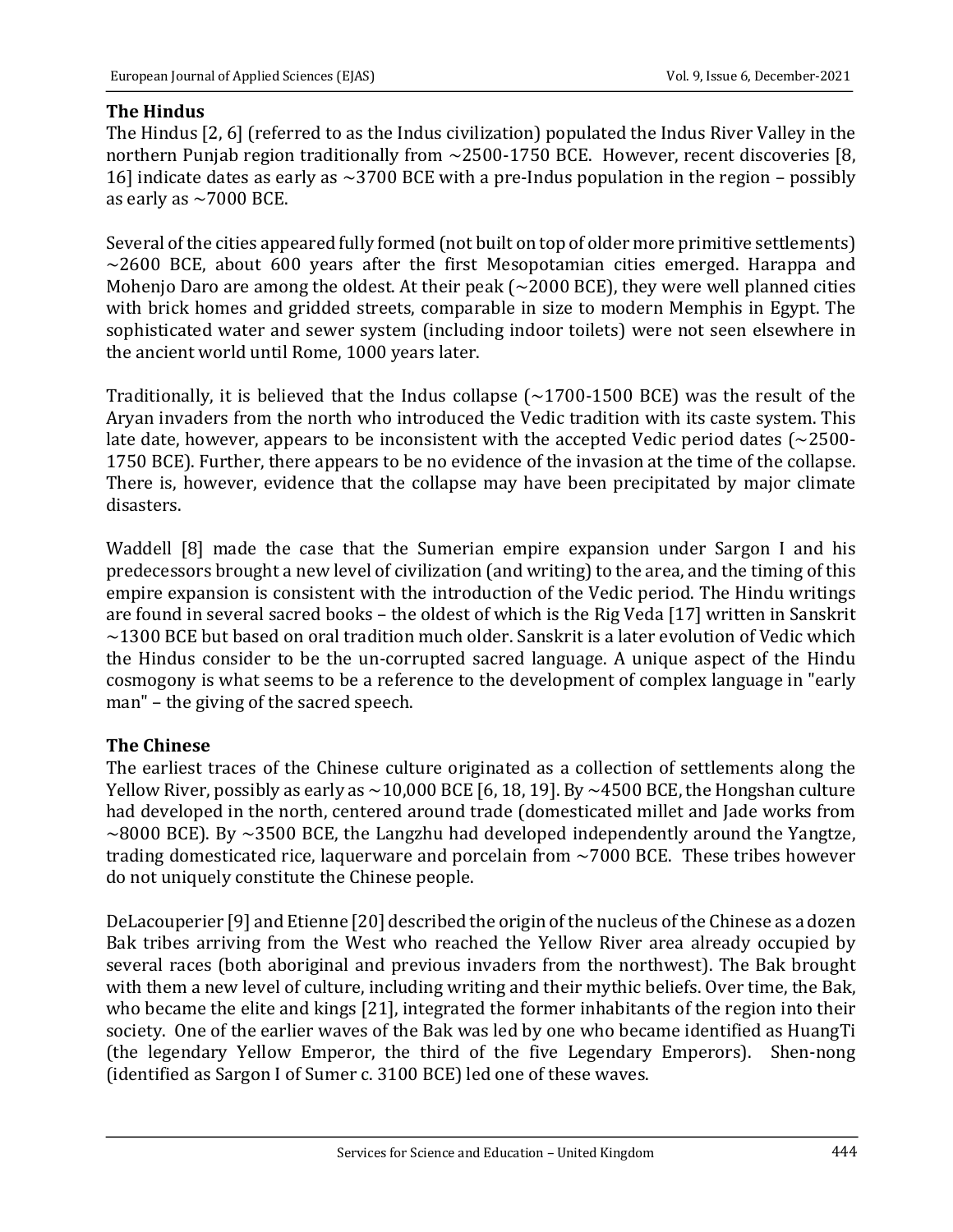The introduction of writing by the Bak is said to predate HuangTi. The ancient Chinese characters are believed to be evolved versions of the Sumerian characters; and, the giver of the writing is associated with one called Dungi (identified as King Dumuzi of Sumer). However, it is said that in 3322 BCE, Fu-hsi (the first of the Legendary Emperors) developed symbols from a sacred artifact into the eight trigrams of the I Ching [22]. These symbols are believed to predate writing in the region. Although the Bak personality was not identified, the event seems to have occurred during the reign of Sumerian King Meskiaggasher  $(~3400$  BCE) who was the legendary son of the sun god Utu.

Tradition says that the historical documents began with the invention of writing, but the creation stories are based on older oral tradition. Among the oldest and most valuable are:  $(1)$ the *Classic of Change* (The I Ching dated in some parts to ~800 BC, but with inclusions as recent as ~100 BC); (2) Questions of Heaven written about the 4<sup>th</sup> century BCE [23]; (3) the *Lao Tzu* (*The Tao Te Ching*) [24], known to have existed already during the time of Confucius  $\sim$  550 BCE, has no clear date of origin; and, (4) the *Classic of Mountains and Seas* [23] (compiled in the late Chou to early Han periods from  $\sim$  500-100 BCE, but from earlier source materials). A unique feature of the Taoist writings are their philosophical perspective that is not god-centered as all of the other cultures' myths.

# **COMPARISON OF THE ANCIENT TRADITIONS**

The possibility of reconstructing an integrated picture of the most ancient mythological past of the mid-east area is addressed by comparing the origin myths of the five groups. The political, ethnic, and linguistic connections previously discussed make this assumption not unreasonable. 

The idea of comparing mythologies of early cultures is not new. Hooke [10] stated there are several ways to consider what constitutes a myth, and the criteria used to define it can impact the results of any comparison. His definition is one of functionality. That is, myths are the product of human imagination with the goal of transmitting a lesson or describing a condition in the past that was relevant to the life of the community, but the historical truth of the story is irrelevant. 

He stated there is evidence of commonality in the most basic myths (at least regionally), and there are two methods of explaining this. One is independent development by the collective group (as in Flood myths in areas prone to disastrous flooding). The second is diffusion. That is, the tale is carried from one Flood-prone region to a non-Flood-prone region (even if the path can no longer be defined).

Parallels between the Hebrew [25] (Genesis 1) creation story and the Mesopotamian and Ugaritic literature are well recognized. [26] concluded that the religions of Egypt and Babylonia formed the background of Judaism, with evidence of Babylonian influence in the earliest chapters of Genesis. But, he cautioned that myths are tales that undergo literary remodeling over time, and for any given myth, it is difficult to distinguish the author's view from the tradition of the historical past – they are all a mixture of older and newer ideas.

Johnson [27] discussed the comparison of the Hebrew story with Egyptian creation traditions. He noted that these comparisons have not been as well received as the Mesopotamian ones. He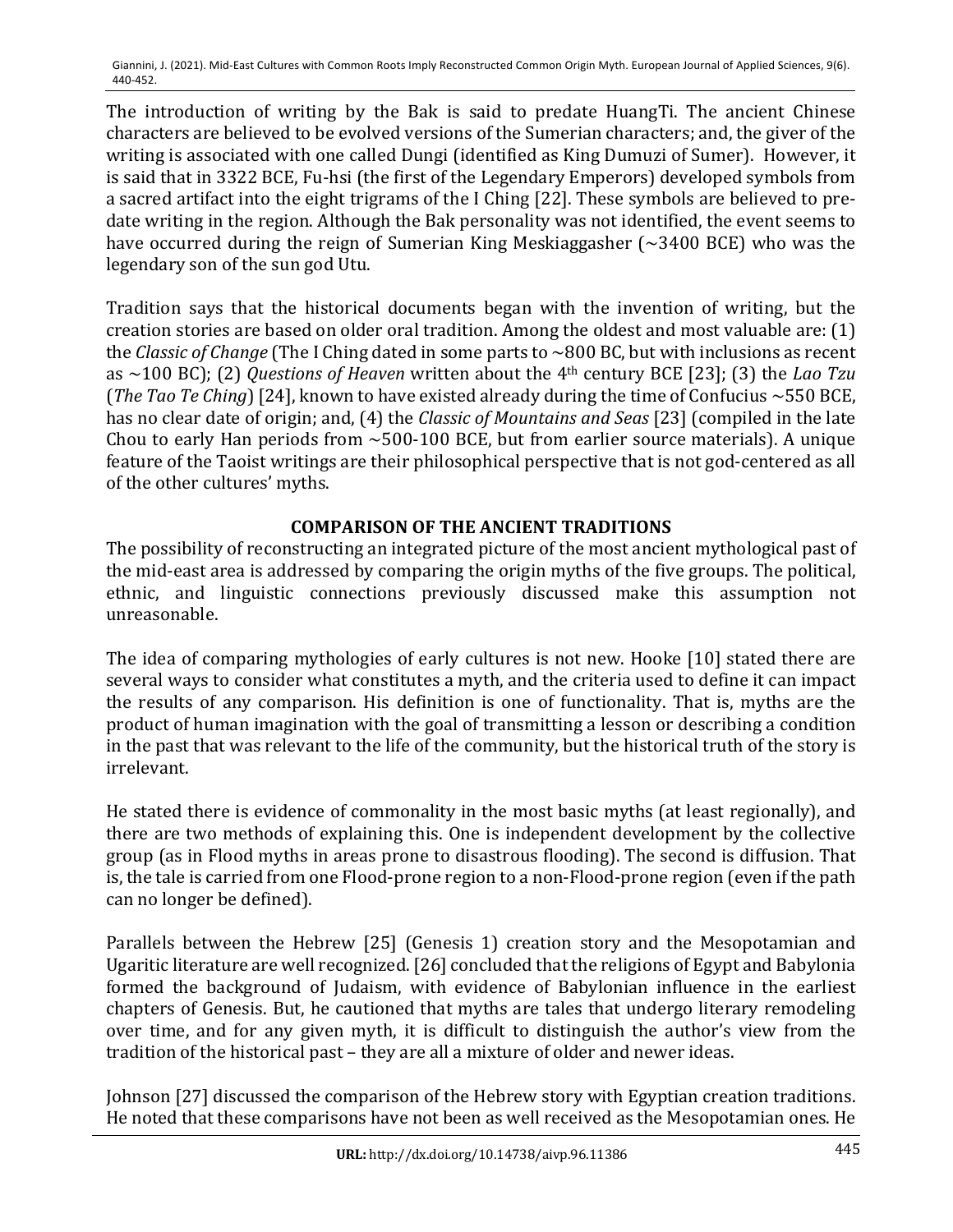presented both the similarities and the differences between four versions of the Egyptian tradition (spanning Old Kingdom, <2600 BCE, to New Kingdom, >1200 BCE), and concluded that Genesis 1 was composed to differentiate the theologies of the two peoples. The likelihood of historical or scientific truth in these stories is not considered as a relevant issue.

Giannini [28] demonstrated that historical or scientific bases for myths is not precluded if one can step out of the conventional linear thinking we are used to in our day-to-day lives, and that we generally associate with the analysis and comparison of even the most ancient myths. Myths need not be considered pure imagination – though scientific knowledge, in the modern sense, was likely not the intent. Considering a dual-time reference-frame system (the "human-time" perspective and the "god/creator-time" perspective), it is possible to reconcile the mid-east (Genesis in particular) creation myths with the modern scientific record without resorting to imagery/symbolism references.

Going beyond the local region of the Nile and the Tigris-Euprates Rivers Valleys, Dumezil [29] considered the Indo-European myths and rituals. He showed common elements in some myths from the European, the Mediterranean, and the Indus (Vedic) regions - known to share gods and other myths with the Egyptians. This indicates a possible evolutionary path between Vedic and all of the other mid-east cultures (beyond any contamination/mixing resulting from cultural or political interactions).

Witzel [30] considered a broader area that includes Eurasia and pre-Columbian Americas. He noted there is an underlying pattern (a unique story line) dealing with, among other things, the emergence of the universe and world, leading him to the conclusion that there existed a common set of mythologies back to the time of the first human migrations Out of Africa – though the migration path and the original traditions may no longer be identifiable. He noted the difficulty with diffusion in the global context is the lack of any gradual dispersion path from any known reconstructed center, indicating the Jungian theories [31] of deeply encoded archetypal imagery do not appear to be a way to explain similarities in myths on a global scale.

Witzel's approach has been called "essentially romantic" as it looks for a common source (that he acknowledged likely no longer exists). His comparisons were with myths following a creation narrative that included the origin of the universe, the generation of the gods, the semidivine heroic era, the emergence of humans, and the origin of royal lines. He observed that 100,000 years ago, myth and ritual apparently reflected the elements in the people's lives developed by analogy and comparison.

In this paper, Witzel's "romantic" approach to comparisons is made only within the five mideast cultures identified. The comparisons are based on a small sample of selected readings from each of the cultures' traditions, and are used to produce a reconstructed "Common Origin Myth". They cover from the beginning of the universe through the appearance of man (the species), The selections are not intended to represent an all-encompassing picture of the traditions of any group. It is recognized that many myths of the same time use anthropomorphic symbolizing to express, by analogy and comparison, the observed environment of the people.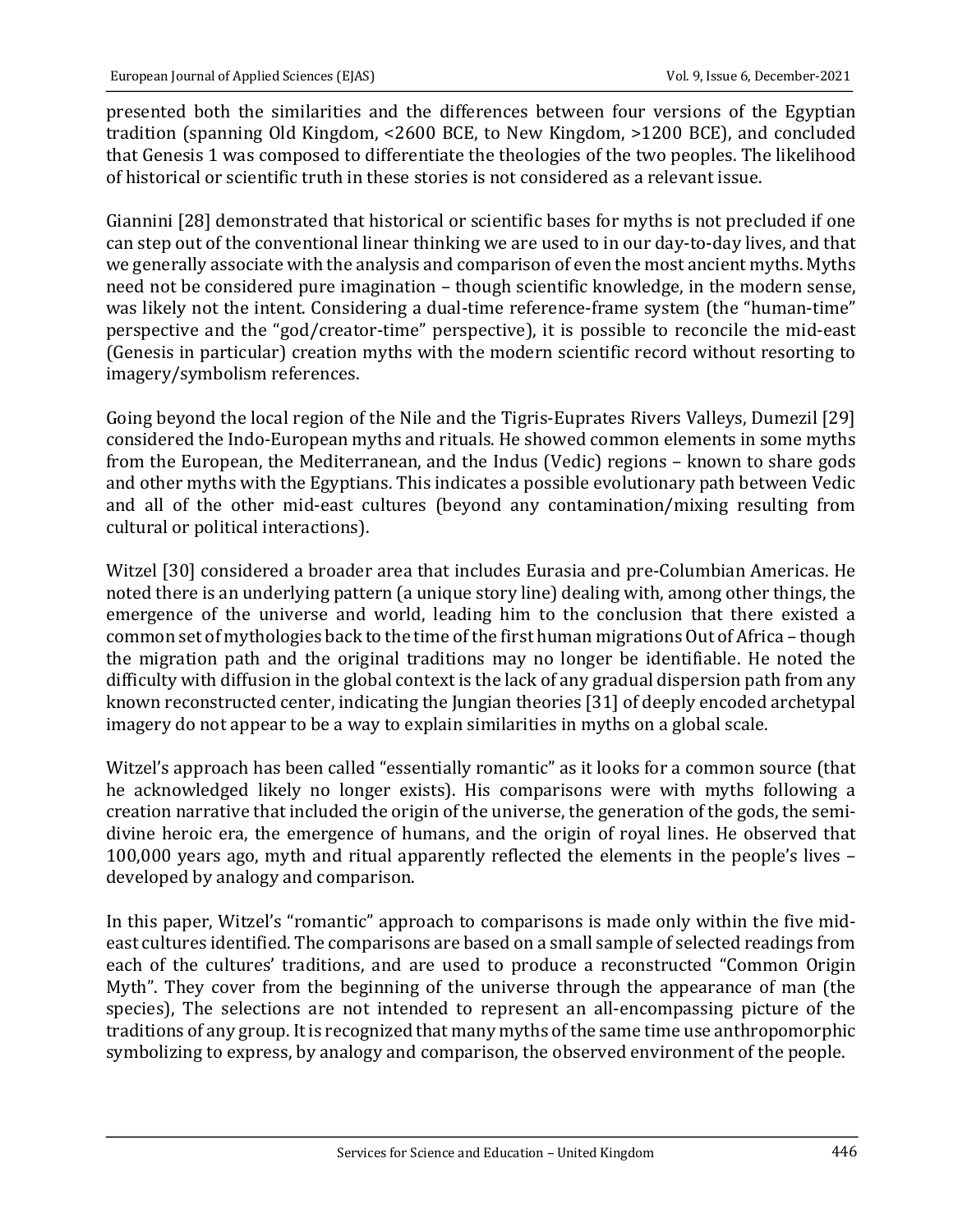#### **The Reconstruction Framework**

It is assumed that differences in the primitive people as they migrated resulted in a common source tradition evolving differently into what is seen in the surviving recorded traditions. Combining the different pictures, focusing on the common elements, has allowed the synthesis of one possible version of an earliest source. This reconstruction is not intended as a comparison of the religious beliefs of the people - initially or as evolved ideas. Further, it is recognized that the same ancient words in the different cultures may have had totally different meanings than as are currently interpreted, but the best interpretation was sought.

The outline for the reconstruction developed is the Hebrew tradition presented in Genesis 1: [25]. The reason for this is twofold. One, the Genesis account is the only one of the five traditions with a clearly defined (quantitative) timeline. The others reflect creation activities in a more or less relative sequence without specified timing. Some use anthropomorphic symbolism for the events, camouflaging their nature. Two, it is proposed that the ancient "common source" possessed historical truth - not "just" symbolic analogy. Because of the quantitative timeline, it was possible to reconcile the Genesis events with the modern scientific record.

There is a measure of credibility to the flow of events as presented in Genesis because of the ability to map the biblical Days to measured and dated geologic and paleontologic events using a Kinematic Relativity (KR) relation [28]. That is, the more likely it is that the Genesis account reflects scientific accuracy, the more likely it is that the "Common Origin Myth" existed. It is recognized that any origin myth was not intended as a science text book for the ancient people (which does not invalidate its truth despite the poetic structure of the myth's language presentation). Further, there is a complicating factor as to how the earliest people got the information – that is a matter for a different discourse. In the discussion of the reconstruction below, the calibrated BCE dates for the *Eras* were the ones determined by the KR mapping.

### **The Reconstructed Common Source Myth And Commentary**

Before the beginning there was a void – a primeval sea of flowing life-force with no distinguishable variation or identifiable matter. It was murky and dark. It was the motionless fabric of space, eternally unchanging. Time had not yet begun.

Then something mysteriously formed in the darkness of the void, something beyond understanding, Raising itself up from out of the state of helpless inertness in the primeval sea that was the fabric of space, it became an existing being. The thing that gave it existence was change – going from being motionless to being continuously in motion.

[Modern cosmology cannot predict the nature of space-time before the Big Bang event that is the beginning of this universe. Thus, this murky dark fabric and the origin of the force that began the change are both mysteries from before the beginning - even to today's science. It is proposed here that one can view the picture of the pre-Big Bang fabric of space as a 3-D network of strings of potential energy extending infinitely in all directions. Silent and still, there was no manifestation, no matter. Plucking the string brings matter into existence. Vibrations on the string, like standing wave, are seen as solid matter - one possible interpretation of the Chinese concept of motion on the motionless [32] (verse 40).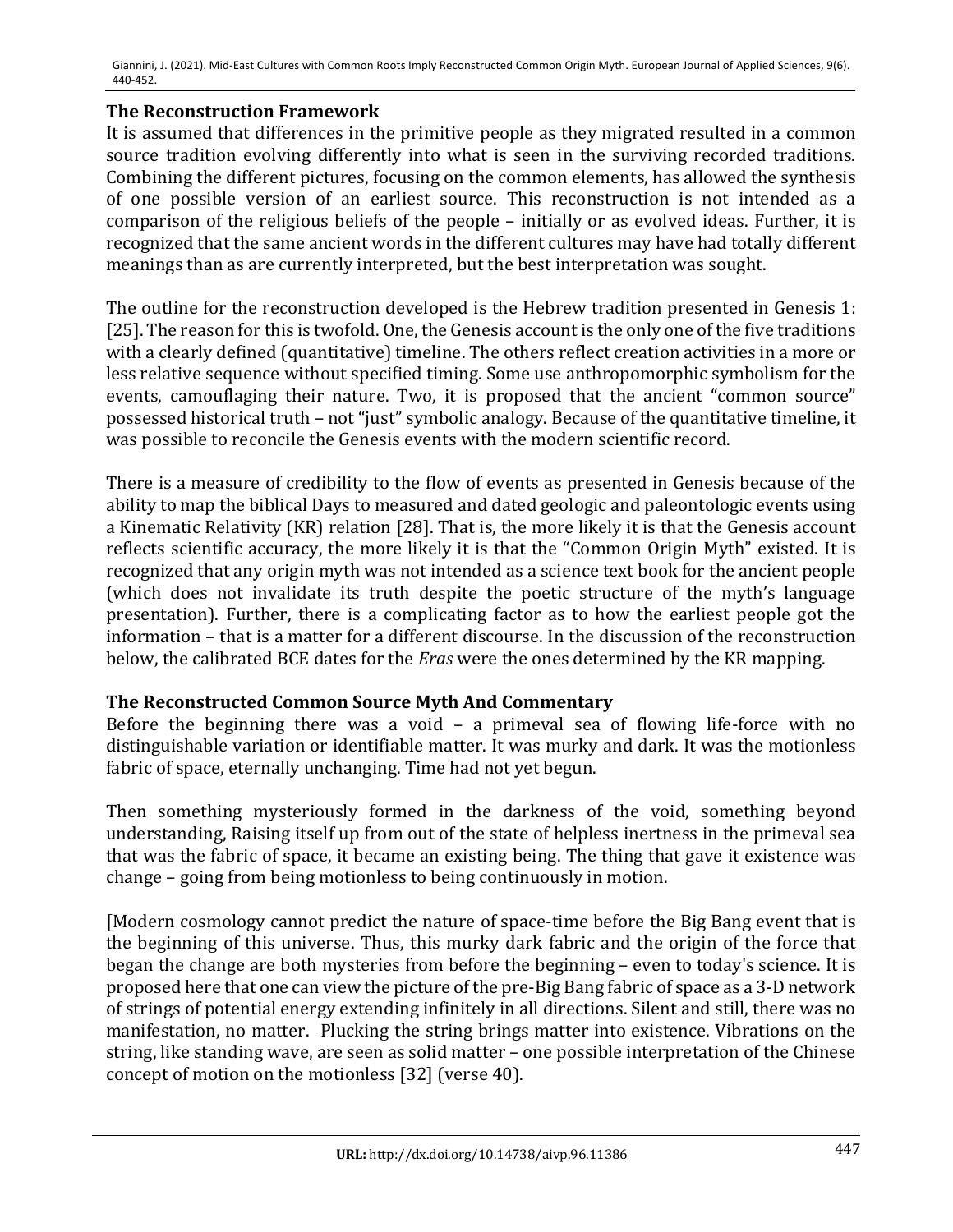Once the mysterious One formed, the work of creation began. Thru desire it laid the foundations [of the universe], fixing its rules. Creation began with the Breath. The Breath brought heat and light. Like the wind rustling the sea, it brought motion to the motionless as it separated the unity of tranquil space, bringing light from dark.

First to come into being was the One (force of large matter that fixed the rules the universe). Then came into being the Two (different orientations for the life-force of the fabric of space), then came into being the Three (forces of the smallest matter in nature). This ended era 1.

[The Breath could be viewed as the Big Bang event (BB, 15,000-13,800 BYA, billion years ago as determined by science) which represents the beginning of the universe as we know it. It corresponds to the first creation period of the scared Hindu Kalpa cycle beginning in 14,932,947,087 BCE. As depicted in the Standard Model, it marks the start of the differentiation of matter and energy and the expansion of the universe, and, the beginning of time. It is proposed here that the heat and light represent the transfer of potential energy in the fabric of space to kinetic energy, causing the continuous vibration-motion that is matter. Polarization in the fabric (*the Two*) gave the power to form matter, adhering to the laws of the *Three* forces of nature. This process scientifically was realized within the first 10<sup>-6</sup> seconds of the Breath. This event, KR mapped to 14,004,100,000 BCE, is identified with the end of biblical Day 1 (*Era 1*).]

Once the Three were created, the ten thousand things, carrying yin and embracing yang (matter of equal and opposite types), were brought into motion out of inert space. They achieve harmony by combining the Three forces. The flowing energy of space separated into an empty expanse in the void (the sky) and matter that formed the heavenly bodies (the stars, sun and Earth). This ended era 2.

[This period could be viewed as a time of separation of the flowing energy when undifferentiated matter/energy in the Universe coalesced into the most elementary particles  $(-10<sup>-6</sup>s$  after the BB). The stars and galaxies began to form  $(-400$  million years after the BB). Then the gas and dust in the proto-Solar System began forming the planets  $\sim$ 9.2 BYA). The differentiation of the foundation of the young Earth continued to separate into well-defined layers with an upper crust supporting plate tectonics  $({\sim}3$  BYA), and the development of an atmosphere. The "Great Oxidation Event" (2.5-2.2 BYA) set the stage for the development of life on Earth. This event, KR mapped to 2,334,000,000 BCE, is identified as the end of biblical Day 2 (*Era 2*).] 

On the Earth, dry land separated from the watery sea. A multitude of things were brought into existence things that came into being from things that were born from created things that were named. Vegetation of all kinds filled the earth – seed-bearing plants and fruit trees of every kind. This ended era 3.

[This period is consistent with the cyclic process known as "tectonic pulsing" when a series of super continents formed and broke apart repeatedly  $-$  each time with new ocean basins forming, and new plant species evolving  $\left(\sim 1,100-750 \text{ MYA}\right)$ . By  $\sim 543 \text{ MYA}$ , multi-cellular plants and animals began to flourish. Then the event known as "Polar Wander" (390-380 MYA) saw a shift in the Earth's rotational axis causing unfavorable conditions for further plant species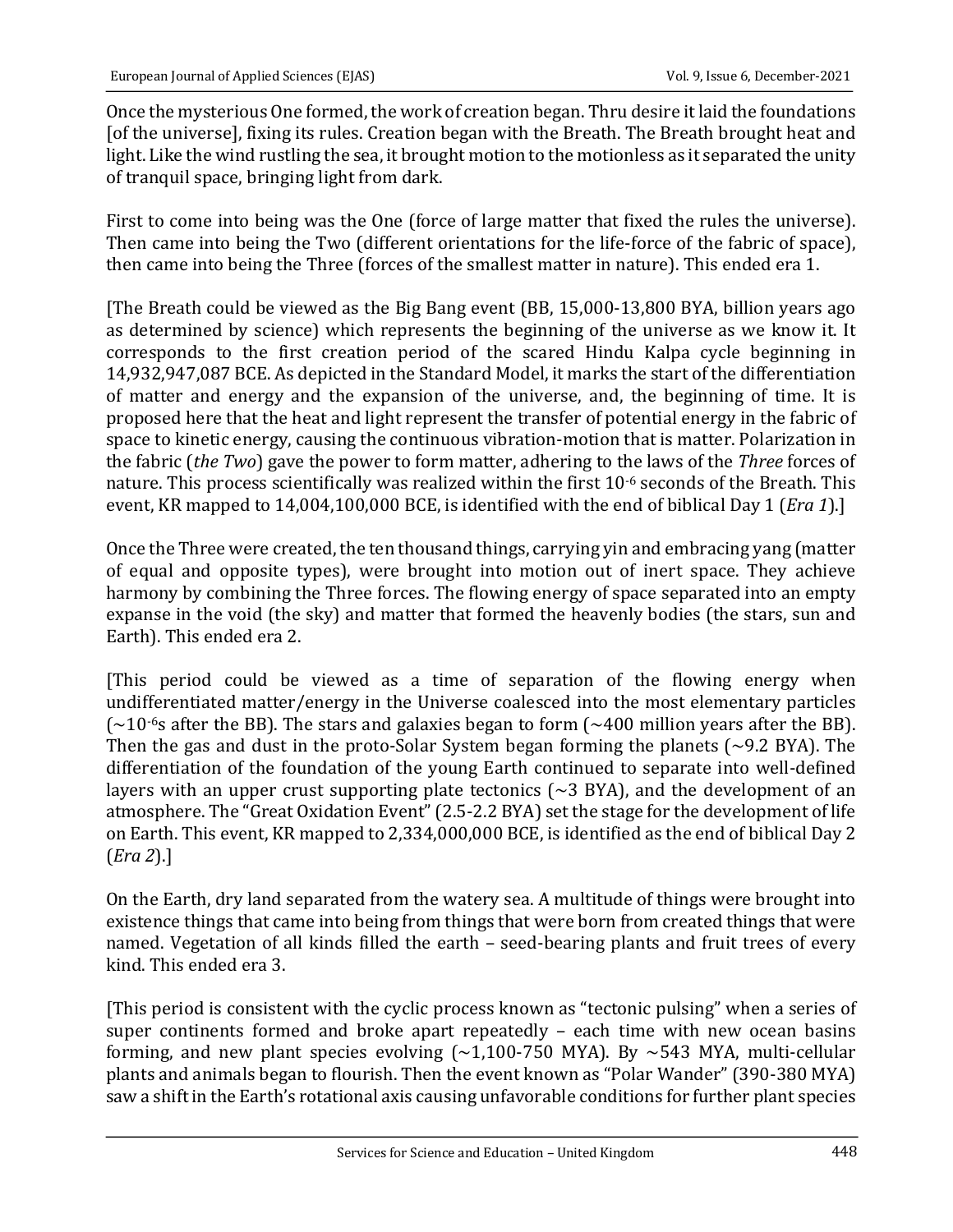development, but at the same time priming the Earth for the development of higher animal life. This event, KR mapped to  $389,000,000$  BCE, is identified with the end of biblical Day 3 (*Era 3*).]

When there fell on them their moment (a heavenly body came out of the sky). Plant-like clouds darkened the sky. The sun could no longer be seen, and the Earth fell cold. When the sky cleared, the sun, moon and stars that had been hidden reappeared again in it. This ended era 4.

[This period describes a dramatic extinction that took place – the famous dinosaur extinction  $\sim$  65 million years ago. The beginning of Day 4 saw amphibians, reptiles, carnivores and dinosaurs roaming the Earth. Then, a massive impact  $\left(\sim 65.7\text{-}64.5\text{ MYA}\right)$  blackened the sky with hydrocarbons and dust for a prolonged period  $\overline{\phantom{a}}$  shutting down photosynthesis and reducing global temperatures to near freezing conditions for decades resulting in the extinction of 60-80% of all land and marine invertebrates. Finally, the atmosphere cleared to reveal the sun and stars again. The sunlight brought life back to the Earth priming it for the development of new land, marine and avian species. This event, KR mapped to 64,800,000 BCE, is identified with the end of biblical Day 4 (*Era 4*).]

The warm earth then brought forth all kinds of new life. Swarms of living creatures filled the waters, and birds were born that fly above the earth across the expanse of the sky This ended era 5. 

[This period is the recovery time after the extinction event. Residual radiation from the  $\tilde{r}$  extinction period induced the next phase of evolution, producing the first modern birds, fish and marine invertebrates, and early primates  $(-17-15$  MYA). But, during this period, the climate gradually transitioned into the Great Ice Age – a time unfavorable for continued species growth until a brief warming during the "Orbital Eccentricity Maximum" (10.8-10.7 MYA), paving the way for the next phase of evolution in modern mammals. This event, KR mapped to 10,800,000 BCE, is identified with the end of biblical Day 5 (*Era 5*).]

Then every kind of living creature (cattle, creeping things, and wild beasts) came to be. Finally, the first man was given life, raised from the stuff of the earth - made in the likeness of the mysterious One. This ended era 6.

[During this period, widespread grass-dominated ecosystems developed favoring larger grazing animals like the horse, elk, elephant, and bison, and, wild beasts like the wolves, foxes, and saber-tooth tigers  $\sim$  10 MYA). Then the primate line split between the apes and pre-man – chimpanzees, gorillas and orangutans  $({\sim}7$ -5 MYA), and *Australopithecus* ( ${\sim}3$  MYA). The preman line continued to evolve until  $\sim$  1.9-1.6 MYA when wildfires forced H. *Erectus* to leave Africa (the Out of Africa Event 1) forcing the flexibility to adapt to colder environments. This event, KR mapped to  $1,800,000$  BCE, is identified with the end of biblical Day 6 (*Era 6*).]

When he first appeared, he wore no garments and ate and drank like the animals, changing with time. Then his eyes were opened, and he began to think differently from the animals. He knew the names of all things and was given a purpose  $-$  to tend the earth.

[To complete the picture, modern humans are recognized by  $\sim$ 150,000 years ago. By  $\sim$ 40,000 years ago, complex language is believed to have appeared, and evidence of farming in the Levant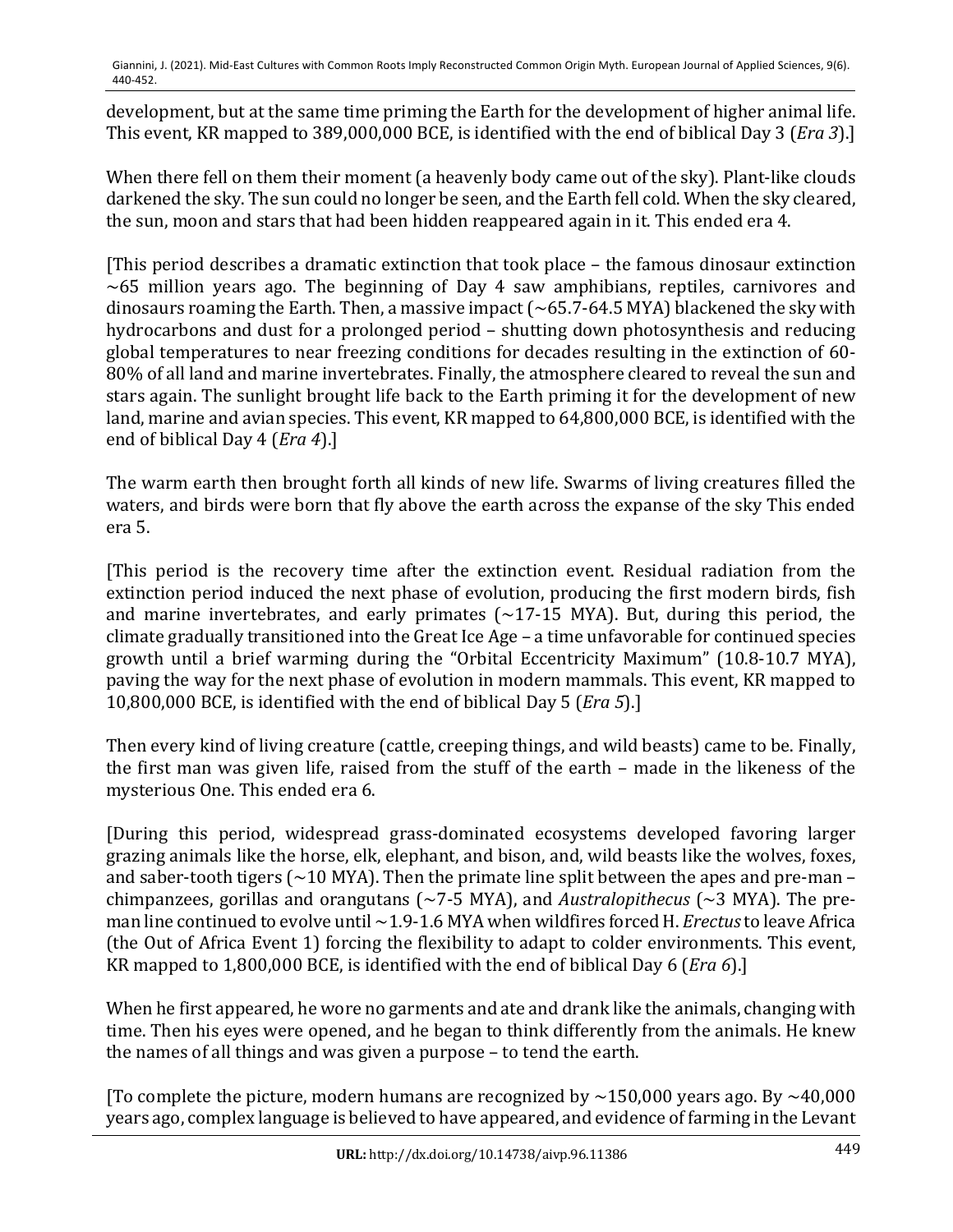occurs by  $\sim$ 10,000 years ago. As time progressed, the species of Man evolved from an animallike state at the end of biblical Day 6 (1.8 MYA), before achieving complex language and higher thinking ability and a purpose (into biblical Day 7 when the Creator rested). This is when Man attained intelligence and tended the garden in Genesis 2:. It was here that Man the species becomes man the individual named Adam.]

#### **DISCUSSION**

There are three perspectives observed in the origin myths presented here. The origin traditions of the Hindus and Chinese share more mystic writings. They do describe some events in a physical manner, but they spend more time discussing the mysterious beginning of the creator "god". (Technically, the Chinese Tao is not really a god, but it is the source that is analogous to the creator gods of the other traditions). Of the myths considered, these two cultures present more of the feeling of the connection with the One, rather than the step-by-step god-driven actions of creation events as do the other cultures.

The Hebrew, Egyptian and Sumerian traditions, on the other hand, seem more accomplishment oriented, describing creation event-by-event through the creation of mankind. The Sumerian myths, in particular, personify nature as aspects and actions of the gods. The Hebrews, uniquely detail the chronology of events that happened (though not BCE calibrated). Both groups had mystic writings and accomplishment-oriented writings, only a selected few are presented here.

In the following discussion, the Hebrew tradition comes from *Genesis* [25]. The Egyptian tradition comes from *The History of Creation* myth [13] (p. 1-13). The Sumerian traditions come from two myths: (1) the poem *The Journey of the Water-God to Nippur* [11] (p. 62), and (2) the introduction to the poem *Cattle and Grain* [11] (p. 72). The Hindu traditions include three selections from the *Rig Veda*: (1) *The Creation*, hymn x129 [33] (p. 23); (2) *The Cosmic Heat*, hymn x190 [33] (p. 25); and (3) The Origin of Sacred Speech, hymn x71 [17] (p. 61). Finally, the Chinese traditions include verses one, 25, 40 and 42 from the *Tao Te Ching* [34], and three cosmogonic myths [23] (p. 31, 32, 35). The text of these readings have been collected into a supplementary file [35]. The comparison words from the referenced myths are given in italics.

There are common ideas within the groups that show a very direct connection despite the difference in philosophy. They generally identified the universe before the creation. The Sumerians [11] (p. 62) refer to the *water of creation*. The Hebrews [25] (Genesis 1:) describe the universe as *unformed and void*, and *darkness over* ... *the water*. The Chinese [23] (p. 31) describe it as *moist-wet* and *vast empty space*, and [34] (verse 1) darkness within darkness, the *gate to all mystery.* While the Hindus [33] (p. 23) talk of the *deep unfathomable water*, and darkness there was at first by darkness hidden. All indicate a dark, flowing, mass-less state that changed in the beginning of creation.

They all refer to an unknown creator, as the Chinese [34] (verse 25) *something* that *mysteriously formed*. For Hindus [33] (p. 23), the nature of the *One* and how it came to be is more a question – who knows for certain?. However, the Egyptian words [13] (p. 1-13) are very explicit that the creator god raised himself out of Nu, the primeval substance.

Creation by pronouncement or decree is common in words like *God said* (Hebrews, [25], Genesis 1:), which came forth out of my mouth (Egyptian, [13], p. 1-13), and *creation had been*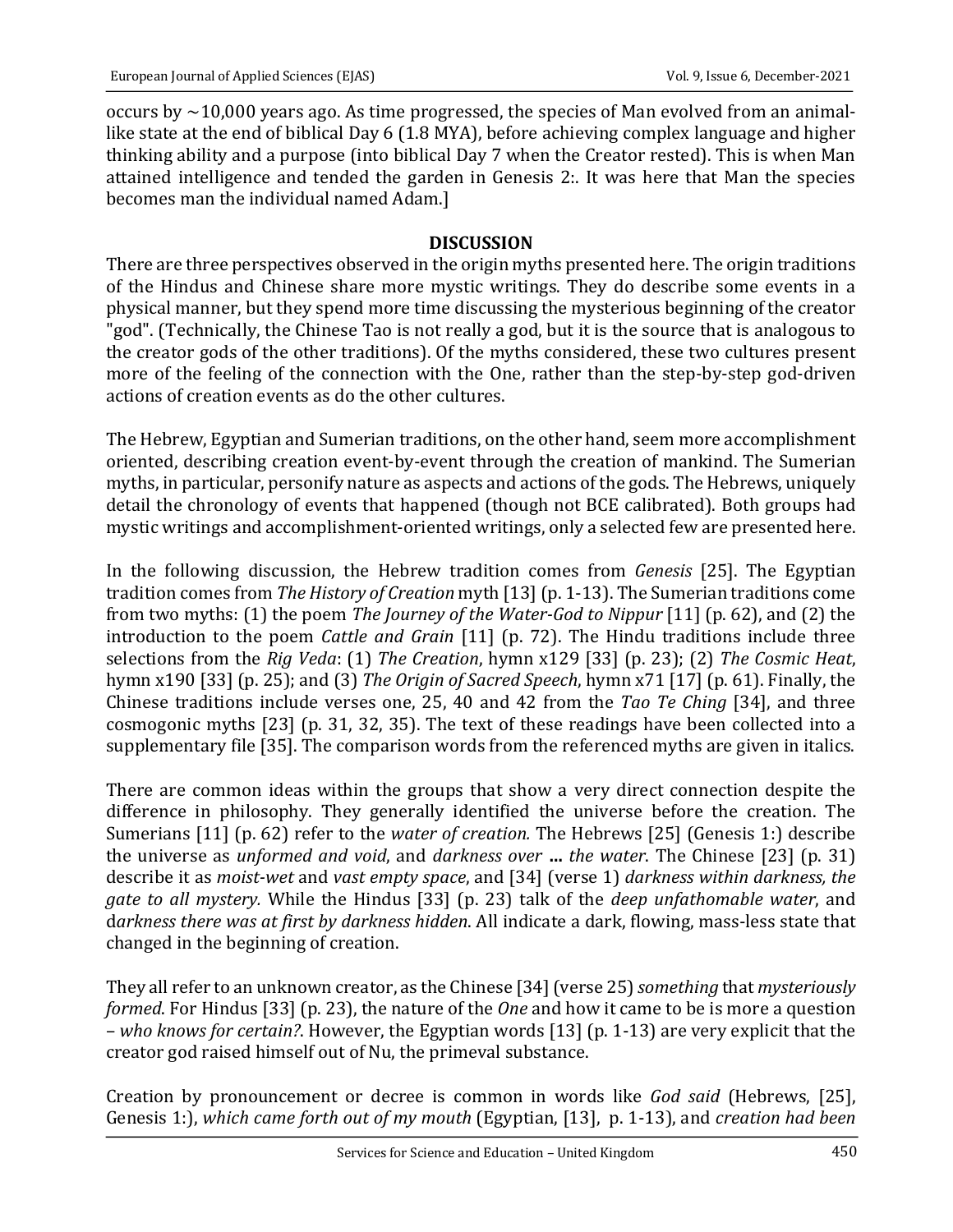*decreed* and *the name of man had been fixed* (Sumerian, [11], p. 62). The Hindu words [33] (p. 23) imply creation by *desire* without explicitly speaking the words, but creation is still by will of the creator.

The concept of a powerful expansive force that marked the beginning of time in the Universe is evident in all of the cultures. Words like a wind from God (Hebrew, [25], Genesis 1:), creative *force* … *fertile power* … *the impulse* (Hindu, [33], p. 23), *spit out from myself* (Egyptian, [13], p. 1-13), and *cosmos gave birth to the Breath* (Chinese, [23], p. 35) all indicate this idea.

It is generally indicated that the creator is responsible for putting the lights in the sky, as in the Hindu words [17] (p. 61) the great creator, then formed in due order sun and moon, and the Hebrew words (Hebrew, [25], Genesis 1:) *Let there be lights in the expanse of the sky*, while the Sumerians [11] (p. 62) personify the heavenly lights as *creatures of bright countenance*. The Chinese [34] (verse 42) does not specify the lights, but it does say the Tao begot ... the ten *thousand things.* The Egyptian tradition [13] (1-13) indicates the idea as *I am the creator of everything* which came into being, but only they speak directly of a catastrophe where, after being created, the sun and moon were removed (hidden) and then returned - reminiscent of a comet impact and its aftermath.

The creator is generally accepted as being responsible for populating the Earth with plants and animals of all kinds, but most importantly Man. The Chinese  $[23]$  (p.35) state the mythical figure *Nu Kua kneaded the yellow Earth*. To the Hebrews [25] (Genesis 2:), God formed man from the dust of the Earth, and later in the Garden his *eyes* were opened. The Sumerians [11] (p. 72) refer to the *creation chamber*, and directly address the question of the evolution of man from an animal-like state to a more advanced state as like mankind when first created, ... ate plants with *their mouth like sheep, drank water from the ditch*. But, the Hindus [17] (p. 61) are the only ones to address the giving of speech, *the most pure and perfectly guarded Secret*. One could interpret this to mean the secret of the intelligent thinking man was the ability to verbally express himself in ways the (lower) animals could not.

In conclusion, the five cultures have some differences, but also some striking similarities in their traditions that suggest a common origin (one possibility being the reconstruction presented here). The early close linguistic connection of all (the Hindus are of much later evolution from a cousin to Egyptian and Hebrew) suggests migration as a carrier of the original ideas which later evolved with differences. However, in addition, diffusion through political contact by the Sumerian expansion was likely a mediator among all the groups. Finally, the validation of the Hebrew tradition supports the likelihood of the existence and truth of the "Common Origin Myth".

### **References**

[1]. Ruhlen, M., *The Origin of Language.* 1994, New York NY, USA: John Wiley & Sons Inc., p. 142, 143, 192.

[2]. Cavalli-Sforza, L.L., Menozzi, P. and Piazza, A., *The History and Geography of Human Genes*. 1994, Princeton, NJ, USA: Princeton Univ. Press, p. 158-254.

[3]. Renfrew, C., Archaeology and Language. 1987, New York, NY, USA: CambridgeUniv. Press, p. 47.

[4]. Mascoti, S., The Face of the Ancient Orient. 2001, Mineola, NY, USA: Dover Pub. Inc, Chapters 2,4,7.

[5]. Kramer, S. N., *The Sumerians*, Univ. 1963, Chicago, IL, USA: Chicago Univ. Press.